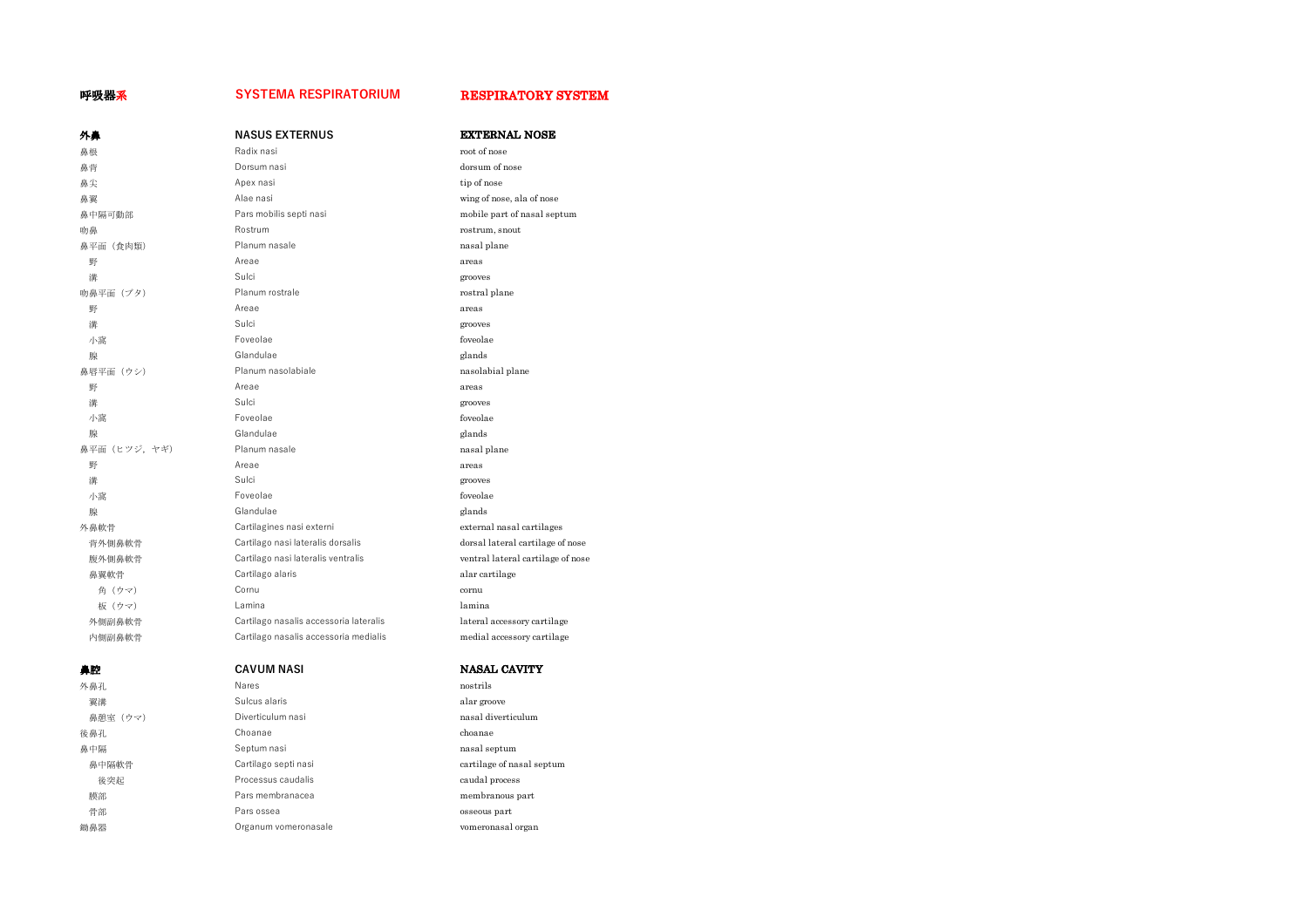| 鋤鼻管           | Ductus vomeronasalis            | vomeronasal duct             |                                       |
|---------------|---------------------------------|------------------------------|---------------------------------------|
| 鋤鼻軟骨          | Cartilago vomeronasalis         | vomeronasal cartilage        |                                       |
| 切歯管           | Ductus incisivus                | incisive duct                |                                       |
| 鼻前庭           | Vestibulum nasi                 | nasal vestibule              |                                       |
| 鼻限            | Limen nasi                      | threshold of nose            |                                       |
| 鼻涙口           | Ostium nasolacrimale            | opening of nasolacrimal duct |                                       |
| 翼ビダ           | Plica alaris                    | alar fold                    |                                       |
| 直ヒダ           | Plica recta                     | straight fold                |                                       |
| 底側ヒダ          | Plica basalis                   | basal fold                   |                                       |
| 斜ヒダ (食肉類)     | Plica obliqua                   | oblique fold                 |                                       |
| 平行ヒダ (食肉類)    | Plicae parallelae               | parallel folds               |                                       |
| 背鼻甲介          | Concha nasalis dorsalis (37)    | dorsal nasal concha          | (37) 家畜におけるこの構造は、ヒトの上鼻甲介と同じではない。      |
| 背鼻甲介中隔 (ウマ)   | Septum conchae dorsalis         | dorsal conchal septum        |                                       |
| 前部            | Pars rostralis                  | rostral part                 |                                       |
| 後部            | Pars caudalis                   | caudal part                  |                                       |
| 中鼻甲介          | Concha nasalis media            | middle nasal concha          |                                       |
| 篩骨甲介          | Conchae ethmoidales             | ethmoidal conchae            |                                       |
| 腹鼻甲介          | Concha nasalis ventralis        | ventral nasal concha         |                                       |
| 腹鼻甲介中隔 (ウマ)   | Septum conchae ventralis        | ventral conchal septum       |                                       |
| 前部            | Pars rostralis                  | rostral part                 |                                       |
| 後部            | Pars caudalis                   | caudal part                  |                                       |
| 背側部 (ブタ, 反芻類) | Pars dorsalis                   | dorsal part                  |                                       |
| 腹側部 (ブタ, 反芻類) | Pars ventralis                  | ventral part                 |                                       |
| 鼻粘膜           | Tunica mucosa nasi              | nasal mucosa                 |                                       |
| 呼吸部           | Regio respiratoria              | respiratory region           |                                       |
| 嗅部            | Regio olfactoria                | olfactory region             |                                       |
| 嗅腺            | GII.olfactoriae                 | olfactory glands             |                                       |
| 鼻腺            | Gll.nasales                     | nasal glands                 |                                       |
| 外側鼻腺          | Gl.nasalis lateralis            | lateral nasal gland          |                                       |
| 鼻海綿叢          | Piexus cavernosi nasales        | nasal cavernous plexuses     |                                       |
| 背鼻道           | Meatus nasi dorsalis            | dorsal nasal meatus          |                                       |
| 中鼻道           | Meatus nasi medius              | middle nasal meatus          |                                       |
| 腹鼻道           | Meatus nasi ventralis           | ventral nasal meatus         |                                       |
| 総鼻道           | Meatus nasi communis            | common nasal meatus          |                                       |
| 篩骨道           | Meatus ethmoidales              | ethmoidal meatuses           |                                       |
|               |                                 |                              |                                       |
| 副鼻腔           | <b>SINUS PARANASALES</b>        | <b>PARANASAL SINUSES</b>     |                                       |
| 背鼻甲介洞         | Sinus conchae dorsalis          | dorsal conchal sinus         |                                       |
| 背鼻甲介胞         | Bulla conchalis dorsalis        | dorsal conchal bulla         |                                       |
| 蜂巢            | Cellulae                        | cellules                     |                                       |
| 中鼻甲介洞         | Sinus conchae mediae            | middle conchal sinus         |                                       |
| 腹鼻甲介洞         | Sinus conchae ventralis         | ventral conchal sinus        |                                       |
| 腹鼻甲介胞         | Bulla conchalis ventralis       | ventral conchal bulla        |                                       |
| 蜂巢            | Cellulae                        | cellules                     |                                       |
| 上顎洞           | Sinus maxillaris                | maxillary sinus              |                                       |
| 前上顎洞          | Sinus maxillaris rostralis (38) | rostral maxillary sinus      | (38) ウマは各側に、前後の上顎洞をもち、それぞれ鼻上顎洞口に開口する。 |
| 後上顎洞          | Sinus maxillaris caudalis (38)  | caudal maxillary sinus       |                                       |
| 上顎洞中隔         | Septum sinuum maxillarium       | septum of maxillary sinus    |                                       |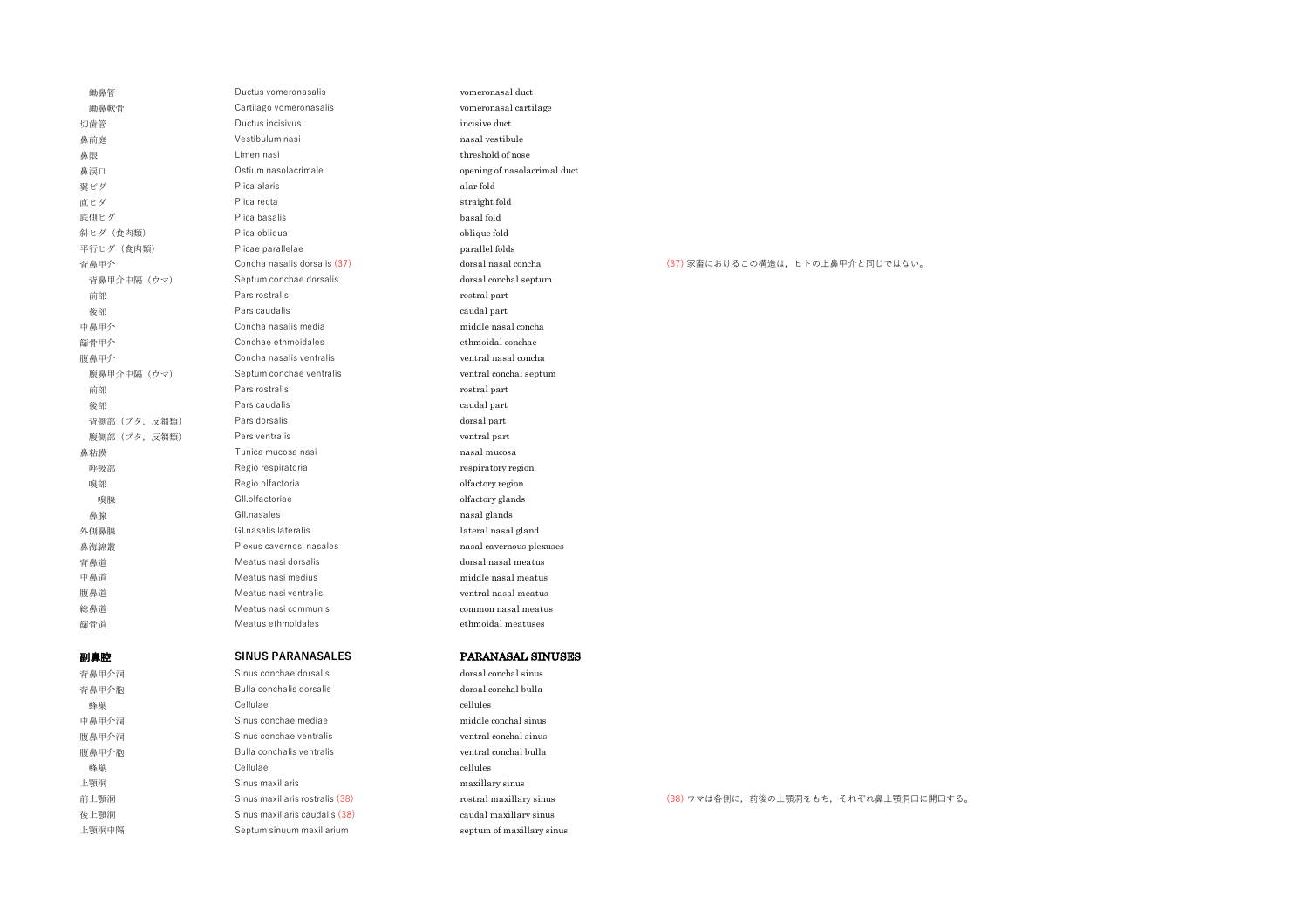| 上顎陥凹 (食肉類)          | Recessus maxillaris                        | maxillary recess                        |                                                                                                                                                                                                                                                                                                                                                                                                                                                                                                                                                                                      |
|---------------------|--------------------------------------------|-----------------------------------------|--------------------------------------------------------------------------------------------------------------------------------------------------------------------------------------------------------------------------------------------------------------------------------------------------------------------------------------------------------------------------------------------------------------------------------------------------------------------------------------------------------------------------------------------------------------------------------------|
| 鼻上顎洞口               | Apertura nasomaxillaris                    | nasomaxillary aperture                  |                                                                                                                                                                                                                                                                                                                                                                                                                                                                                                                                                                                      |
| 上顎口蓋洞口 (反芻類)        | Apertura maxillopalatina                   | maxillopalatine aperture                |                                                                                                                                                                                                                                                                                                                                                                                                                                                                                                                                                                                      |
| 鼻甲介上顎洞口 (ウマ)        | Apertura conchomaxillaris                  | conchomaxillary aperture                |                                                                                                                                                                                                                                                                                                                                                                                                                                                                                                                                                                                      |
| 涙骨洞 (ブタ, 反芻類)       | Sinus lacrimalis                           | lacrimal sinus                          |                                                                                                                                                                                                                                                                                                                                                                                                                                                                                                                                                                                      |
| 口蓋洞                 | Sinus palatinus                            | palatine sinus                          |                                                                                                                                                                                                                                                                                                                                                                                                                                                                                                                                                                                      |
| 前頭洞                 | Sinus frontalis (39)                       | frontal sinus                           | (39) 鼻腔のそれぞれの憩室は、分れた洞である。各動物の前頭洞の名称は次のようになる。<br>ネコ Sinus frontalis 前頭洞<br>イヌ Sinus frontalis rostralis 前前頭洞, Sinus frontalis medialis 内側前頭洞, Sinus frontalis lateralis 外側前頭洞<br>プタ Sinus frontalis rostralis medialis 内側前前頭洞, Sinus frontalis rostralis lateralis 外側前前頭洞, Sinus frontalis caudalis 後前頭洞<br>ヒツジとヤギ Sinus frontalis medialis 内側前頭洞, Sinus frontalis lateralis 外側前頭洞<br>ウシ Sinus frontalis rostralis medialis 内側前前頭洞, Sinus frontalis rostralis intermedius 中間前前頭洞, Sinus frontalis rostralis lateralis 外側前前頭洞, Sinus frontalis caudalis 後前頭洞<br>ウマ Sinus frontalis 前頭洞 |
| 前前頭洞(イヌ)            | Sinus frontalis rostralis                  | rostral frontal sinus                   |                                                                                                                                                                                                                                                                                                                                                                                                                                                                                                                                                                                      |
| 内側前前頭洞 (ブタ, ウシ)     | Sinus frontalis rostralis medialis         | medial rostral frontal sinus            |                                                                                                                                                                                                                                                                                                                                                                                                                                                                                                                                                                                      |
| 中間前前頭洞 (ウシ)         | Sinus frontalis rostralis intermedius      | intermediate rostral frontal sinus      |                                                                                                                                                                                                                                                                                                                                                                                                                                                                                                                                                                                      |
| 外側前前頭洞 (ブタ, ウシ)     | Sinus frontalis rostralis lateralis        | lateral rostral frontal sinus           |                                                                                                                                                                                                                                                                                                                                                                                                                                                                                                                                                                                      |
| 内側前頭洞 (イヌ, ヒツジ, ヤギ) | Sinus frontalis medialis                   | medial frontal sinus                    |                                                                                                                                                                                                                                                                                                                                                                                                                                                                                                                                                                                      |
| 外側前頭洞 (イヌ, ヒツジ, ヤギ) | Sinus frontalis lateralis                  | lateral frontal sinus                   |                                                                                                                                                                                                                                                                                                                                                                                                                                                                                                                                                                                      |
| 後前頭洞 (ブタ,ウシ)        | Sinus frontalis caudalis                   | caudal frontal sinus                    |                                                                                                                                                                                                                                                                                                                                                                                                                                                                                                                                                                                      |
| 前頭洞口                | Aperturae sinuum frontalium                | frontal apertures                       |                                                                                                                                                                                                                                                                                                                                                                                                                                                                                                                                                                                      |
| 前頭洞中隔               | Septa sinuum frontalium (40)               | septa of frontal sinuses                | (40) Septa sinuum frontalium (前頭洞中隔) は前頭洞間のすべての中隔を含む名称である。Lamellae intrasinuales (洞内小板) は洞内に<br>突出する板状の骨のことである。                                                                                                                                                                                                                                                                                                                                                                                                                                                                      |
| 洞内小板                | Lamellae intrasinuales (40)                | intrasinuosal lamellae                  |                                                                                                                                                                                                                                                                                                                                                                                                                                                                                                                                                                                      |
| 鼻甲介前頭洞              | Sinus conchofrontalis (41)                 | conchofrontal sinus                     | (41) ウマでは前頭洞と背鼻甲介洞が連続しているので、合わせてSinus conchofrontalis (鼻甲介前頭洞) という。                                                                                                                                                                                                                                                                                                                                                                                                                                                                                                                  |
| 前頭上顎洞口 (ウマ)         | Apertura frontomaxillaris                  | frontomaxillary aperture                |                                                                                                                                                                                                                                                                                                                                                                                                                                                                                                                                                                                      |
| 蝶形骨洞                | Sinus sphenoidalis                         | sphenoid sinus                          |                                                                                                                                                                                                                                                                                                                                                                                                                                                                                                                                                                                      |
| 蝶形骨洞中隔              | Septum sinuum sphenoidalium                | septum of sphenoid sinus                |                                                                                                                                                                                                                                                                                                                                                                                                                                                                                                                                                                                      |
| 蝶形骨洞口               | Apertura sinus sphenoidalis                | sphenoidal aperture                     |                                                                                                                                                                                                                                                                                                                                                                                                                                                                                                                                                                                      |
| 蝶口蓋洞 (ウマ)           | Sinus sphenopalatinus                      | sphenopalatine sinus                    |                                                                                                                                                                                                                                                                                                                                                                                                                                                                                                                                                                                      |
| 篩骨蜂巢                | Cellulae ethmoidals                        | ethmoidal cellules                      |                                                                                                                                                                                                                                                                                                                                                                                                                                                                                                                                                                                      |
|                     |                                            |                                         |                                                                                                                                                                                                                                                                                                                                                                                                                                                                                                                                                                                      |
| 喉頭                  | <b>LARYNX</b>                              | <b>LARYNX</b>                           |                                                                                                                                                                                                                                                                                                                                                                                                                                                                                                                                                                                      |
| 喉頭隆起                | Prominentia laryngea                       | laryngeal prominence                    |                                                                                                                                                                                                                                                                                                                                                                                                                                                                                                                                                                                      |
|                     |                                            |                                         |                                                                                                                                                                                                                                                                                                                                                                                                                                                                                                                                                                                      |
| 喉頭軟骨                | Cartilagines laryngis (42)                 |                                         | cartilages of larynx, laryngeal cartilages (42) Cartilago cuneiformis(楔状軟骨)とCartilago corniculata(小角軟骨)はそれらが付着する軟骨の項で突起としてあげられる。                                                                                                                                                                                                                                                                                                                                                                                                                                                     |
| 甲状软骨                | Cartilago thyroidea [thyreoidea]           | thyroid cartilage                       |                                                                                                                                                                                                                                                                                                                                                                                                                                                                                                                                                                                      |
| (右および左)板            | Lamina (dextra et sinistra)                | (right and left) lamina                 |                                                                                                                                                                                                                                                                                                                                                                                                                                                                                                                                                                                      |
| 前甲状切痕               | Incisura thyroidea [thyreoidea] rostralis  | rostral thyroid notch                   |                                                                                                                                                                                                                                                                                                                                                                                                                                                                                                                                                                                      |
| 後甲状切痕               | Incisure thyroidea [thyreoidea] caudalis   | caudal thyroid notch                    |                                                                                                                                                                                                                                                                                                                                                                                                                                                                                                                                                                                      |
| 斜線                  | Linea obliqua                              | oblique line                            |                                                                                                                                                                                                                                                                                                                                                                                                                                                                                                                                                                                      |
| 前角                  | Cornu rostrale                             | rostral cornu                           |                                                                                                                                                                                                                                                                                                                                                                                                                                                                                                                                                                                      |
| 後角                  | Cornu caudale                              | caudal cornu                            |                                                                                                                                                                                                                                                                                                                                                                                                                                                                                                                                                                                      |
| 甲状裂                 | Fissura thyroidea [thyreoidea]             | thyroid fissure                         |                                                                                                                                                                                                                                                                                                                                                                                                                                                                                                                                                                                      |
| 甲状孔                 | Foramen thyroideum [thyreoideum]           | thyroid foramen                         |                                                                                                                                                                                                                                                                                                                                                                                                                                                                                                                                                                                      |
| 輪状軟骨関節面             | Facies articularis cricoidea               | articular surface for cricoid cartilage |                                                                                                                                                                                                                                                                                                                                                                                                                                                                                                                                                                                      |
| 舌骨関節面               | Facies articularis hyoidea                 | articular surface for hyoid bone        |                                                                                                                                                                                                                                                                                                                                                                                                                                                                                                                                                                                      |
| 甲状舌骨関節              | Articulatio thyrohyoidea [thyreo-]         | thyrohyoid joint                        |                                                                                                                                                                                                                                                                                                                                                                                                                                                                                                                                                                                      |
| 甲状舌骨関節包             | Capsula articularis thyrohyoidea [thyreo-] | thyrohyoid joint capsule                |                                                                                                                                                                                                                                                                                                                                                                                                                                                                                                                                                                                      |
|                     |                                            |                                         |                                                                                                                                                                                                                                                                                                                                                                                                                                                                                                                                                                                      |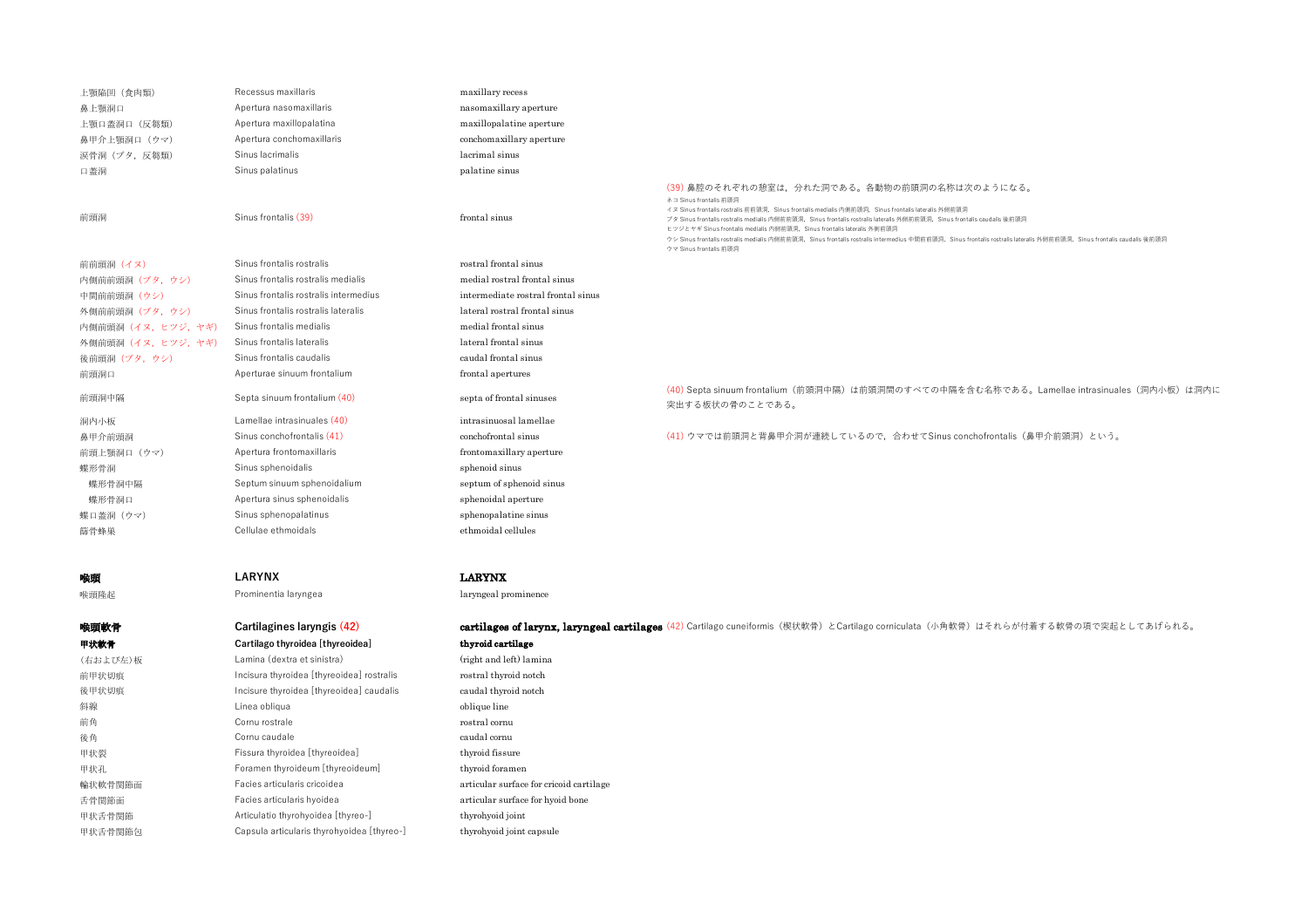甲状舌骨膜 **Membrana thyrohyoidea [thyreo-]** thyrohyoid membrane

| 輪状軟骨    | Cartilago cricoidea                              | cricoid cartilage                           |
|---------|--------------------------------------------------|---------------------------------------------|
| 輪状軟骨弓   | Arcus cartilaginis cricoideae                    | arch of cricoid cartilage                   |
| 輪状軟骨板   | Lamina cartilaginis cricoideae                   | cricoid lamina, lamina of cricoid cartilage |
| 正中稜     | Crista mediana                                   | median crest                                |
| 披裂関節面   | Facies articularis arytenoidea [arytaenoidea]    | articular surface for arytenoid cartilage   |
| 甲状関節面   | Facies articularis thyroidea [thyreoidea]        | articular surface for thyroid cartilage     |
| 輪状甲状関節  | Articulatio cricothyroidea [-thyreoidea]         | cricothyroid joint                          |
| 輪状甲状関節包 | Capsula articularis cricothyroidea [-thyreoidea] | cricothyroid joint capsule                  |
| 輪状甲状靱帯  | Lig. cricothyroideum [-thyreoideum]              | cricothyroid ligament                       |
| 輪状気管靱帯  | Lig. cricotracheale                              | cricotracheal ligament                      |

## 披裂軟骨 **Cartilago arytenoidea [arytaenoidea]** arytenoid cartilage

| 関節面       | Facies articularis                                   | articular surface             |                                                                 |
|-----------|------------------------------------------------------|-------------------------------|-----------------------------------------------------------------|
| 披裂軟骨底     | Basis cartilaginis arytenoideae [arytaenoideae]      | base of arytenoid cartilage   |                                                                 |
| 声带突起      | Processus vocalis                                    | vocal process                 |                                                                 |
| 外側面       | Facies lateralis                                     | lateral surface               |                                                                 |
| 筋突起       | Processus muscularis                                 | muscular process              |                                                                 |
| 弓状稜       | Crista arcuata                                       | arcuate crest                 |                                                                 |
| 内側面       | Facies medialis                                      | medial surface                |                                                                 |
| 内側突起      | Processus medialis                                   | medial process                |                                                                 |
| 背側面       | Facies dorsalis                                      | dorsal surface                |                                                                 |
| 披裂軟骨尖     | Apex cartilaginis arytenoideae [arytaenoideae]       | apex of arytenoid cartilage   |                                                                 |
| 小角突起      | Processus corniculatus                               | corniculate process           |                                                                 |
| 楔状突起 (イヌ) | Processus cuneiformis                                | cuneiform process             |                                                                 |
| 披裂間軟骨     | Cartilago interarytenoidea [-arytaenoidea]           | interarytenoid cartilage      |                                                                 |
| 種子軟骨      | Cartilago sesamoidea (43)                            | sesamoid cartilage            | (43) 食肉類の披裂軟骨背面にあるbutterfly cartilage (蝶形の軟骨) は、ヒトの種子軟骨と相同ではない。 |
| 横披裂靱帯     | Lig. arytenoideum [arytaenoideum] transversum        | transverse arytenoid ligament |                                                                 |
| 披裂小角靱帯    | Lig. arycorniculatum                                 | arycorniculate ligament       |                                                                 |
| 輪状披裂関節    | Articulatio cricoarytenoidea [-arytaenoidea]         | cricoarytenoid joint          |                                                                 |
| 輪状披裂関節包   | Capsula articularis cricoarytenoidea [-arytaenoidea] | cricoarytenoid joint capsule  |                                                                 |
| 輪状披裂靱帯    | Lig. cricoarytenoideum [-arytaenoideum]              | cricoarytenoid ligament       |                                                                 |
|           |                                                      |                               |                                                                 |

### 喉頭蓋 **Epiglottis** epiglottis

| 舌面        | Facies lingualis                 | lingu |
|-----------|----------------------------------|-------|
| 喉頭面       | Facies laryngea                  | laryı |
| 外側縁       | Margines laterales               | later |
| 底         | Basis                            | base  |
| 尖         | Apex                             | apex  |
| 喉頭蓋茎      | Petiolus epiglottidis            | stall |
| 喉頭蓋軟骨     | Cartilago epiglottica            | epigl |
| 楔状突起 (ウマ) | Processus cuneiformis            | cune  |
| 甲状喉頭蓋靱帯   | Lig. thyroepiglotticum [thyreo-] | thyro |
|           |                                  |       |

| 尖         | Apex                  | apex                 |
|-----------|-----------------------|----------------------|
|           |                       |                      |
| 喉頭蓋茎      | Petiolus epiglottidis | stalk of epiglottis  |
| 喉頭蓋軟骨     | Cartilago epiglottica | epiglottic cartilage |
| 楔状突起 (ウマ) | Processus cuneiformis | cuneiform process    |

Facies lingualis **Facies** lingual surface Facies laryngea **and a community** and a laryngeal surface Margines laterales and a margin margin margins lateral margins

# 靱帯 Lig. thyroepiglotticum [thyreo-] thyroepiglottic ligament 舌骨喉頭蓋靱帯 Lig. hyoepiglotticum hyoepiglottic ligament

### **喉頭筋 Musculi laryngis muscles of larynx**

輪状甲状筋 M. cricothyroideus [-thyreoideus] cricothyroideus muscle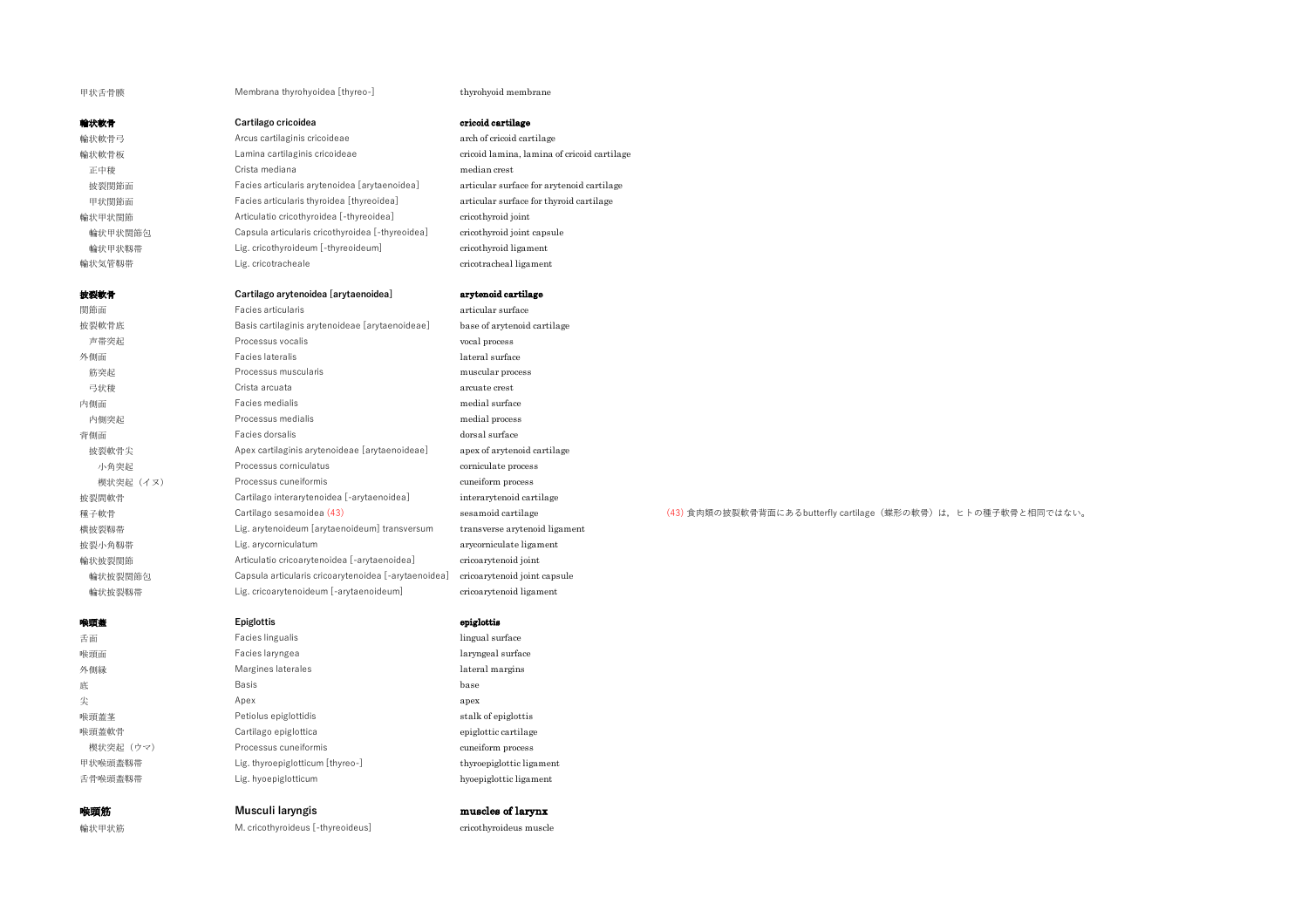| 背側輪状披裂筋    | M. cricoarytenoideus [-arytaenoideus] dorsalis            | cricoarytenoideus dorsalis muscle        |
|------------|-----------------------------------------------------------|------------------------------------------|
| 外側輪状披裂筋    | M. cricoarytenoideus [-arytaenoideus] lateralis)          | cricoarytenoideus lateralis muscle       |
| 甲状披裂筋      | M. thyroarytenoideus [thyreoarytaenoideus]                | thyroarytenoideus muscle                 |
| 室筋         | M. ventricularis                                          | ventricularis muscle                     |
| 声带筋        | M. vocalis                                                | vocalis muscle                           |
| 副甲状披裂筋(ウマ) | M. thyroarytenoideus [thyreoarytaenoideus]<br>accessorius | accessory thyroarytenoideus muscle       |
| 舌骨喉頭蓋筋     | M. hyoepiglotticus                                        | hyoepiglotticus muscle                   |
| 喉頭室張筋(ウマ)  | M. tensor ventriculi laryngis                             | tensor ventriculi laryngis muscle        |
| 横披裂筋       | M. arytenoideus [arytaenoideus] transversus               | arytenoideus transversus muscle          |
| 喉頭腔        | Cavum laryngis                                            | laryngeal cavity                         |
| 喉頭口        | Aditus laryngis                                           | entrance to larynx                       |
| 楔状結節       | Tuberculum cuneiforme                                     | cuneiform tubercle                       |
| 小角結節       | Tuberculum corniculatum                                   | corniculate tubercle                     |
| 披裂喉頭蓋ヒダ    | Plica aryepiglottica                                      | aryepiglottic fold                       |
| 披裂間切痕      | Incisura interarytenoidea [-arytaenoidea]                 | interarytenoid notch                     |
| 喉頭前庭       | Vestibulum laryngis                                       | vestibule of larynx, laryngeal vestibule |
| 前庭ヒダ       | Plica vestibularis                                        | vestibular fold                          |
| 前庭裂        | Rima vestibuli                                            | cleft of vestibule                       |
| 喉頭室        | Ventriculus laryngis (44)                                 | laryngeal ventricle                      |
| 正中喉頭陥凹     | Recessus laryngis medianus                                | median laryngeal recess                  |
| 声門         | Glottis                                                   | glottis                                  |
| 声帯ヒダ       | Plica vocalis                                             | vocal fold                               |
| 声門裂        | Rima glottidis                                            | glottic cleft                            |
| 膜間部        | Pars intermembranacea                                     | intermembranous part                     |
| 軟骨間部       | Pars intercartilaginea                                    | intercartilaginous part                  |
| 声門下腔       | Cavum infraglotticum                                      | infraglottic cavity                      |
| 粘膜         | Tunica mucosa                                             | mucous membrane, mucosa                  |
| 喉頭弾性膜      | Membrana fibroelastica laryngis                           | elastic membrane of larynx               |
| 前庭靱帯       | Lig. vestibulare                                          | vestibular ligament                      |
| 声带靱帯       | Lig. vocale                                               | vocal ligament                           |
| 喉頭腺        | GII. laryngeae                                            | laryngeal glands                         |
| 喉頭リンパ小節    | Lymphonoduli [Noduli lymphatici] laryngei (13)            | laryngeal lymph nodules                  |

| 気管    | <b>TRACHEA</b>              |
|-------|-----------------------------|
| 頸部    | Pars cervicalis             |
| 胸部    | Pars thoracica              |
| 気管軟骨  | Cartilagines tracheales     |
| 気管筋   | Musculus trachealis         |
| 輪状靱帯  | Ligg. anularia [trachealia] |
| 膜性壁   | Paries membranaceus         |
| 粘膜下組織 | Tela submucosa              |
| 気管腺   | GII, tracheales             |
| 粘膜    | Tunica mucosa               |
| 気管分岐部 | Bifurcatio tracheae         |

気管 **TRACHEA** TRACHEA cervical part

thoracic part tracheal cartilages tracheal muscle annular ligaments membranous wall submucosa tracheal glands mucous membrane, mucosa bifurcation of trachea, tracheal bifurcation (44) Sacculus laryngis (N.A.) (喉頭小囊) という用語は,以前獣医学の教科書において,同名で記載された構造が,ヒトの喉頭小囊と相 同でないので除かれた。それは⼀般に喉頭室そのものであると考えられている。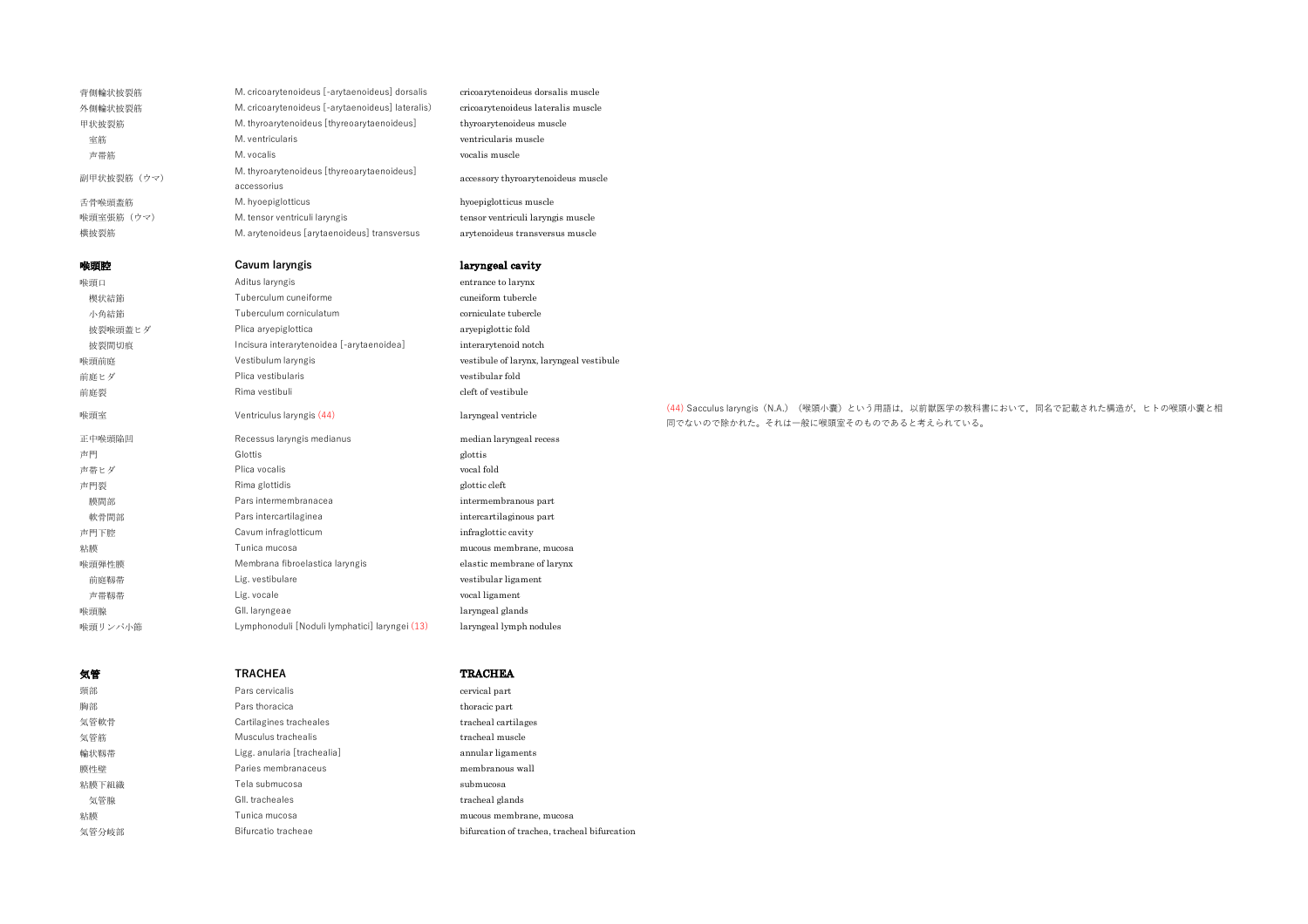気管竜骨 **Carina tracheae** tracheae tracheal carina

| 気管支            | <b>BRONCHI</b>                                   | <b>BRONCHI</b>                            |                                                                                                                                   |
|----------------|--------------------------------------------------|-------------------------------------------|-----------------------------------------------------------------------------------------------------------------------------------|
| 気管支樹           | Arbor bronchalis (45)                            | bronchial tree                            | (45) Bronchalis(気管支-)とBronchuli(細気管支)が正しいラテン語の綴りである。                                                                              |
| [右および左]気管支     | Bronchus principalis [dexter et sinister]        | (right and left) principal (main) bronchi |                                                                                                                                   |
| 葉気管支           | Bronchi lobares                                  | lobar bronchi                             |                                                                                                                                   |
| 気管の気管支(ブタ,反芻類) | Bronchus trachealis                              | tracheal bronchus                         |                                                                                                                                   |
| 区(域)気管支        | Bronchi segmentales                              | segmental bronchi                         |                                                                                                                                   |
| 気管支軟骨          | Cartilagines bronchales (45)                     | bronchial cartilages                      |                                                                                                                                   |
| 粘膜下組織          | Tela submucosa                                   | submucosa                                 |                                                                                                                                   |
| 気管支腺           | GII. bronchales                                  | bronchial glands                          |                                                                                                                                   |
| 粘膜             | Tunica mucosa                                    | mucous membrane                           |                                                                                                                                   |
| 粘膜筋板           | Lamina muscularis mucosae (46)                   | lamina muscularis                         | (46) 家畜では、Bronchi(気管支)の筋層はLamina propria(固有層)とTela submucosa(粘膜下組織)の間にある。N.H.V.では、<br>Musculus spiralis bronchalis(気管支ラセン筋)としている。 |
| 気管支リンパ小節       | Lymphonoduli [Noduli lymphatici] bronchales (45) | bronchial lymph nodules                   |                                                                                                                                   |

| (右および左)肺 | PULMO [DEXTER ET SINISTER]               | (RIGHT AND LEFT) LUNG         |                                                                                                                                         |
|----------|------------------------------------------|-------------------------------|-----------------------------------------------------------------------------------------------------------------------------------------|
| 肺底       | Basis pulmonis                           | base of lung                  |                                                                                                                                         |
| 肺尖       | Apex pulmonis                            | apex of lung                  |                                                                                                                                         |
| 肋骨面      | Facies costalis                          | costal surface                |                                                                                                                                         |
| 内側面      | Facies medialis                          | medial surface                |                                                                                                                                         |
| 椎骨部      | Pars vertebralis                         | vertebral part                |                                                                                                                                         |
| 縦隔部      | Pars mediastinalis                       | mediastinal part              |                                                                                                                                         |
| 心圧痕      | Impressio cardiaca                       | cardiac impression            |                                                                                                                                         |
| 大動脈圧痕    | Impressio aortica                        | aortic impression             |                                                                                                                                         |
| 食道圧痕     | Impressio esophagea [oesophagea]         | esophageal impression         |                                                                                                                                         |
| 後大静脈溝    | Sulcus venae cavae caudalis              | groove for caudal vena cava   |                                                                                                                                         |
| 横隔面      | Facies diaphragmatica                    | diaphragmatic surface         |                                                                                                                                         |
| 葉間面      | Facies interlobares                      | interlobar surfaces           |                                                                                                                                         |
| 背縁[鈍縁]   | Margo dorsalis [obtusus]                 | dorsal border [convex border] |                                                                                                                                         |
| 鋭縁       | Margo acutus                             | acute border                  |                                                                                                                                         |
| 腹縁       | Margo ventralis                          | ventral border                |                                                                                                                                         |
| 底縁       | Margo basalis (47)                       | basal border                  | (47) Margo basalis (底縁) は後腹側にある。N. A.のinferior (下<br>含めると、2つの縁の臨床上の重要な区別を失わせてしまう。家<br>考えて行うのが一番よい。                                      |
| 肺門       | Hilus pulmonis                           | hilus of lung                 |                                                                                                                                         |
| 肺根       | Radix pulmonis                           | root of lung                  |                                                                                                                                         |
| 右肺心切痕    | Incisura cardiaca pulmonis dextri        | cardiac notch of right lung   |                                                                                                                                         |
| 左肺心切痕    | Incisura cardiaca pulmonis sinistri      | cardiac notch of left lung    |                                                                                                                                         |
| (右肺)前葉   | Lobus cranialis [pulmonis dextri] (48)   | cranial lobe [right lung]     | (48) これらの用語は、ヒトのLobus superior (上葉) とLobus in<br>る裂よりも、気管支の分れ方である。すべての家畜は両側の肺に<br>肺に中葉(以前の心葉)をもつ。また、ウマ以外の家畜では、左<br>前葉もまた、前部と後部に分けられている。 |
| 前部       | Pars cranialis                           | cranial part                  |                                                                                                                                         |
| 後部       | Pars caudalis                            | caudal part                   |                                                                                                                                         |
| (左肺)前葉   | Lobus cranialis [pulmonis sinistri] (48) | cranial lobe [left lung]      |                                                                                                                                         |
| 前部[山頂]   | Pars cranialis [Culmen]                  | cranial part [culmen]         |                                                                                                                                         |
|          |                                          |                               |                                                                                                                                         |

(47) Margo basalis(底縁)は後腹側にある。N. A.のinferior(下−)をそのままcaudal(後−)にすると理解しにくくなる。底縁を腹縁に '畜の肺の命名は,肺の形を尖と斜めの基底をもつsemicone (半円錐形)と

nferior (下葉) をうつしかえたものである。葉の命名の基準は, 外からみえ こ,前葉と後葉をもち,右肺に副葉をもつ。ウマを除くすべての家畜は,右  $\overline{\text{F}}$ 肺の前葉は葉内切痕により,前部と後部に分けられる。反芻類では,右肺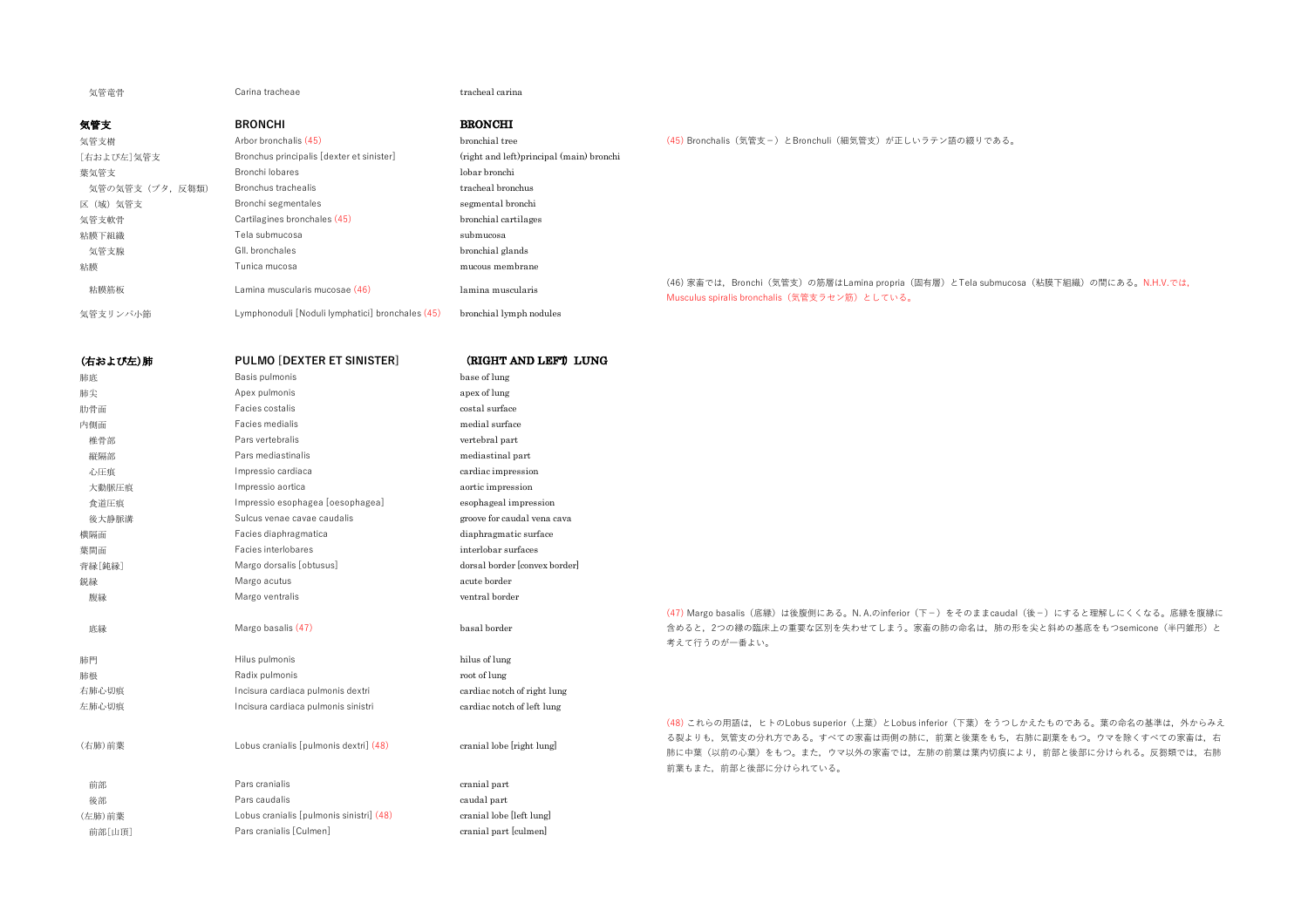| 後部[小舌]   | Pars caudalis [Lingula]                          | caudal part [lingula]                   |
|----------|--------------------------------------------------|-----------------------------------------|
| (右肺)中葉   | Lobus medius [pulmonis dextri]                   | middle lobe [right lung]                |
| 後葉       | Lobus caudalis (48)                              | caudal lobe                             |
| (右肺)副葉   | Lobus accessorius [pulmonis dextri]              | accessory lobe [right lung]             |
| (右肺)前葉間裂 | Fissura interlobaris cranialis [pulmonis dextri] | cranial interlobar fissure [right lung] |
| 後葉間裂     | Fissura interlobaris caudalis                    | caudal interlobar fissure               |
| 肺区域      | Segmenta bronchopulmonalia                       | bronchopulmonary segments               |
| 前葉背側区    | Segmenta dorsalia lobi cranialis                 | dorsal segments of cranial lobe         |
| 前葉腹側区    | Segmenta ventralia lobi cranialis                | ventral segments of cranial lobe        |
| 前葉内側区    | Segmenta medialia lobi cranialis                 | medial segments of cranial lobe         |
| 前葉外側区    | Segmenta lateralia lobi cranialis                | lateral segments of cranial lobe        |
| 中葉区      | Segmenta lobi medii                              | middle lobe segments                    |
| 後葉背側区    | Segmenta dorsalia lobi caudalis                  | dorsal segments of caudal lobe          |
| 後葉腹側区    | Segmenta ventralia lobi caudalis                 | ventral segments of caudal lobe         |
| 後葉内側区    | Segmenta medialia lobi caudalis                  | medial segments of caudal lobe          |
| 後葉外側区    | Segmenta lateralia lobi caudalis                 | lateral segments of caudal lobe         |
| 副葉区      | Segmentum accessorium                            | accessory segment                       |
| 肺小葉      | Lobuli pulmonis                                  | pulmonary lobules                       |
| 細気管支     | Bronchuli (45)                                   | <b>bronchioles</b>                      |
| 呼吸細気管支   | Bronchuli respiratorii                           | respiratory bronchioles                 |
| 肺胞管      | Ductuli alveolares                               | alveolar ductules                       |
| 肺胞囊      | Sacculi alveolares                               | alveolar saccules                       |
| 肺胞       | Alveoli pulmonis                                 | pulmonary alveoli                       |
| 胸腔       | <b>CAVUM THORACIS</b>                            | <b>THORACIC CAVITY</b>                  |
| 胸内筋膜     | Fascia endothoracica                             | endothoracic fascia                     |

| 胸内筋膜   | Fascia endothoracica                        | endothoracic fascia                 |
|--------|---------------------------------------------|-------------------------------------|
| 胸膜腔    | Cavum pleurae                               | pleural cavity                      |
| 胸膜     | Pleura                                      | pleura                              |
| 胸膜頂    | Cupula pleurae                              | pleural cupula                      |
| 肺胸膜    | Pleura pulmonalis                           | pulmonary pleura                    |
| 壁側胸膜   | Pleura parietalis                           | parietal pleura                     |
| 縦隔胸膜   | Pleura mediastinalis                        | mediastinal pleura                  |
| 心膜胸膜   | Pleura pericardiaca                         | pericardiac pleura                  |
| 肋骨胸膜   | Pleura costalis                             | costal pleura                       |
| 横隔胸膜   | Pleura diaphragmatica                       | diaphragmatic pleura                |
| 胸膜洞    | Recessus pleurales                          | pleural recess                      |
| 肋骨横隔洞  | Recessus costodiaphragmaticus               | costodiaphragmatic recess           |
| 肋骨縦隔洞  | Recessus costomediastinalis                 | costomediastinal recess             |
| 腰横隔洞   | Recessus lumbodiaphragmaticus               | lumbodiaphragmatic recess           |
| 左縦隔横隔洞 | Recessus mediastinodiaphragmaticus sinister | left mediastinodiaphragmatic recess |
| 肺間膜    | Lig. Pulmonale                              | pulmonary ligament                  |
| 縦隔     | Mediastinum                                 | mediastinum                         |
| 縦隔の前部  | Mediastinum craniale                        | cranial mediastinum                 |
| 縦隔の腹側部 | Mediastinum ventrale                        | ventral mediastinum                 |
| 縦隔の中部  | Mediastinum medium                          | middle mediastinum                  |
| 縦隔の背側部 | Mediastinum dorsale                         | dorsal mediastinum                  |
| 縦隔の後部  | Mediastinum caudale                         | caudal mediastinum                  |